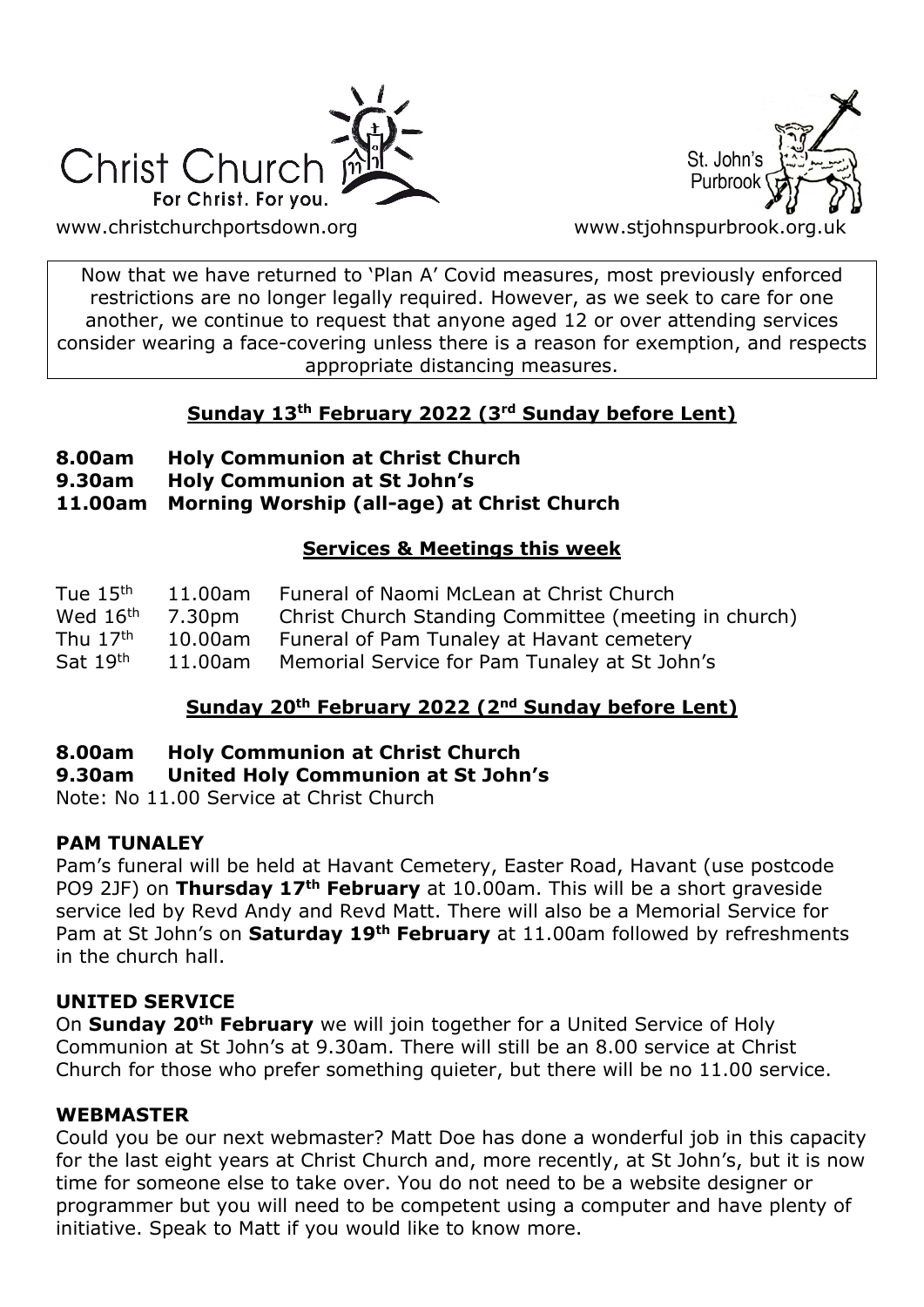# **LENT COURSE: LENTWISE – Spiritual essentials for real life**

This year we will be running a shared Lent Course open to all members of both of our churches (and others). We start with an **Ash Wednesday service** at St John's at 7.00pm on **2nd March** followed by 5 weekly sessions in Christ Church Hall. These sessions will be on **Tuesdays** at 2.00pm, repeated each week at 7.00pm.

You will get more out of the sessions if you have a copy of the book. Please sign up on the list at the back of either church to give us an idea who may attend, and to order a book. However, you may prefer to download the Kindle edition *(search for Lentwise Paula Gooder*).

### **CONFIRMATION**

If you would like to be part of a group preparing for Confirmation, please speak to Revd Andy. This is open to young people of secondary school age and adults of any age.

| <b>CONTACTS</b>     |                                            |  |  |
|---------------------|--------------------------------------------|--|--|
| <b>Vicar</b>        | Revd Andy Wilson (day off Monday)          |  |  |
|                     | vicar@christchurchportsdown.org            |  |  |
|                     | purbrookvicar@gmail.com                    |  |  |
| Curate              | Revd Matt Grove (day off Saturday)         |  |  |
|                     | matt.grove@christchurchportsdown.org       |  |  |
| Churchwarden        | <b>Stephen Anderson</b>                    |  |  |
| <b>CCP</b>          | stephen.anderson@christchurchportsdown.org |  |  |
| Churchwarden        | <b>Karina Golledge</b>                     |  |  |
| <b>CCP</b>          | thegolledges@btinternet.com                |  |  |
| Churchwarden        | <b>Bill Jeffery</b>                        |  |  |
| <b>SJP</b>          | purbrookchurch@qmail.com                   |  |  |
| <b>Hall Manager</b> | Jacqui Wilson                              |  |  |
| <b>CCP</b>          | hall.manager@christchurchportsdown.org     |  |  |
| Website             | <b>Matt Doe</b>                            |  |  |
|                     | webmaster@christchurchportsdown.org        |  |  |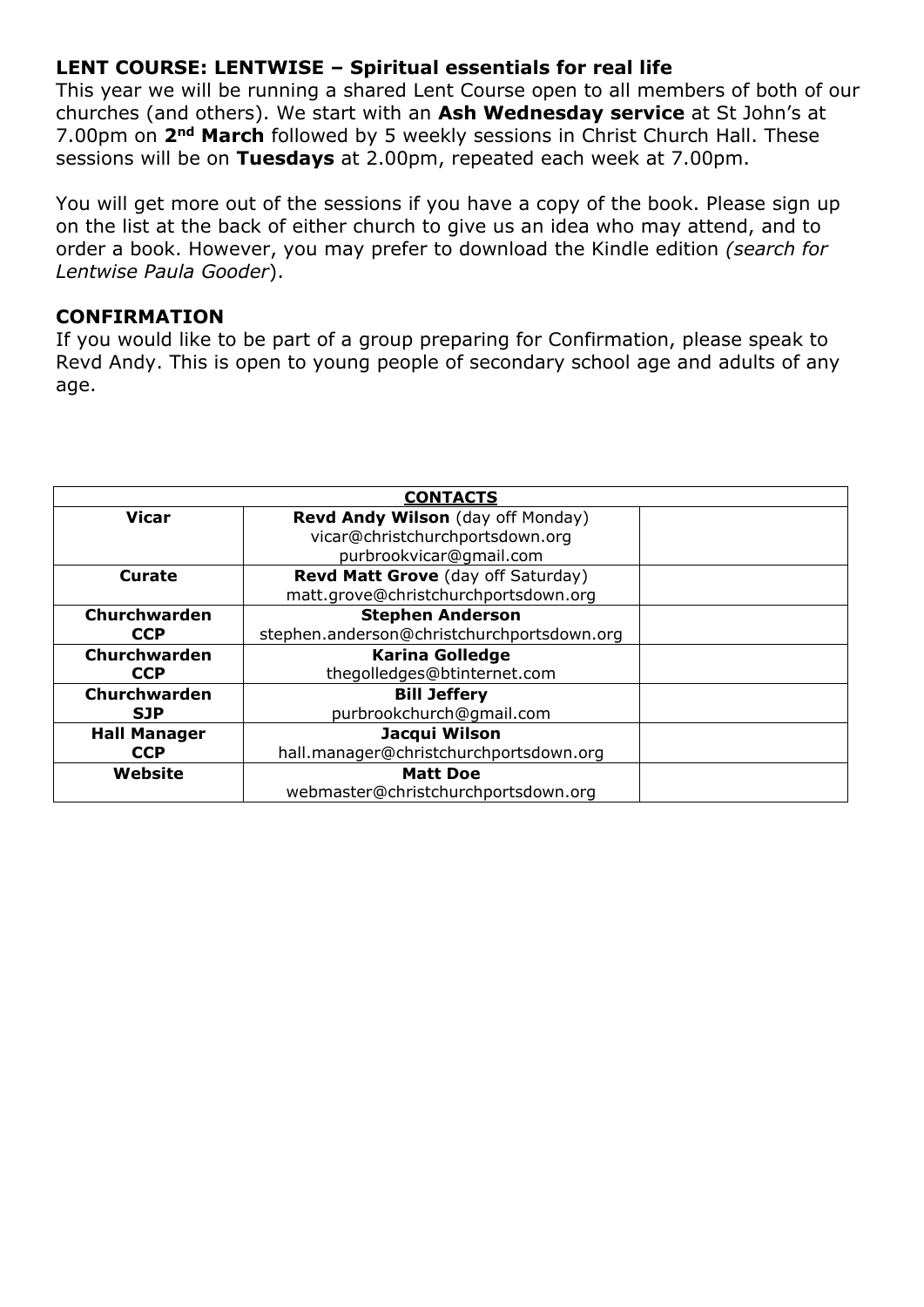# **Sunday 13 February 2022**

3rd Sunday before Lent

# **Collect**

Eternal God, whose Son went among the crowds and brought healing with his touch: help us to show his love, in your Church as we gather together. and by our lives as they are transformed into the image of Christ our Lord. Amen.

# **Numbers 9:15-23**

**<sup>15</sup>** On the day the tabernacle was set up, the cloud covered the tabernacle, the tent of the covenant; and from evening until morning it was over the tabernacle, having the appearance of fire.  $16$  It was always so: the cloud covered it by day<sup>[\[b\]](https://www.biblegateway.com/passage/?search=Numbers%209%3A15-23&version=NRSV#fen-NRSV-3982b)</sup> and the appearance of fire by night. **<sup>17</sup>** Whenever the cloud lifted from over the tent, then the Israelites would set out; and in the place where the cloud settled down, there the Israelites would camp. **<sup>18</sup>** At the command of the LORD the Israelites would set out, and at the command of the LORD they would camp. As long as the cloud rested over the tabernacle, they would remain in camp. **<sup>19</sup>** Even when the cloud continued over the tabernacle many days, the Israelites would keep the charge of the LORD, and would not set out. **<sup>20</sup>** Sometimes the cloud would remain a few days over the tabernacle, and according to the command of the LORD they would remain in camp; then according to the command of the LORD they would set out. **<sup>21</sup>** Sometimes the cloud would remain from evening until morning; and when the cloud lifted in the morning, they would set out, or if it continued for a day and a night, when the cloud lifted they would set out. **<sup>22</sup>** Whether it was two days, or a month, or a longer time, that the cloud continued over the tabernacle, resting upon it, the Israelites would remain in camp and would not set out; but when it lifted they would set out. **<sup>23</sup>** At the command of the LORD they would camp, and at the command of the LORD they would set out. They kept the charge of the LORD, at the command of the LORD by Moses.

*This is the word of the Lord. All: Thanks be to God.*

# **Psalm 1**

1 Blessed are they who have not walked in the counsel of the wicked,

 nor lingered in the way of sinners, nor sat in the assembly of the scornful.

- 2 Their delight is in the law of the Lord and they meditate on his law day and night.
- 3 Like a tree planted by streams of water bearing fruit in due season, with leaves that do not wither, whatever they do, it shall prosper.
- 4 As for the wicked, it is not so with them; they are like chaff which the wind blows away.
- 5 Therefore the wicked shall not be able to stand in the judgement, nor the sinner in the congregation of the righteous.
- 6 For the Lord knows the way of the righteous, but the way of the wicked shall perish.